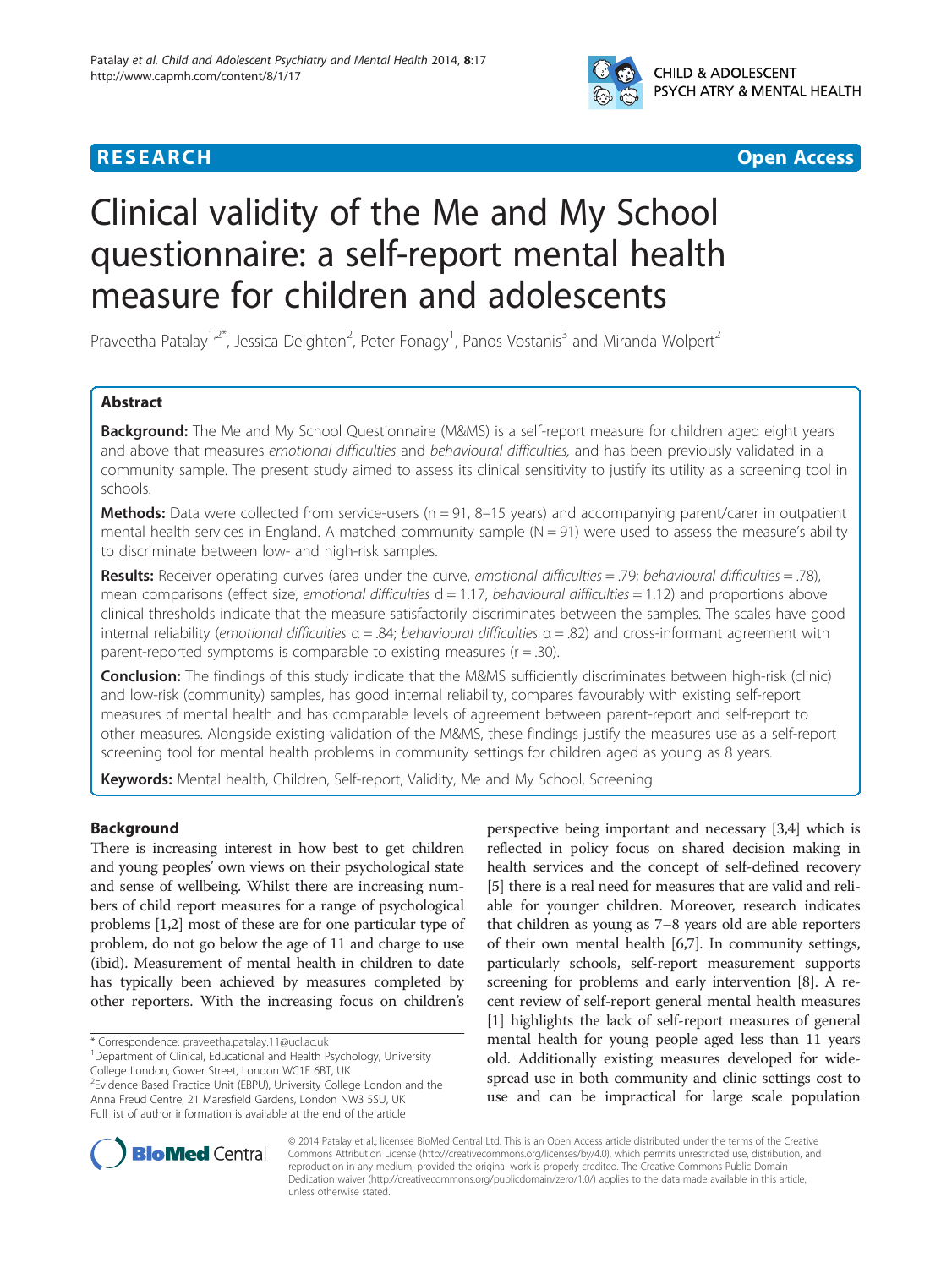based studies and routine outcome monitoring due to the financial burden associated with large-scale and/or longterm use. Hence, the development of the Me and My School questionnaire M&MS; [\[9](#page-5-0)] filled a necessary gap for a free-to-use, short, self-report screening measure of child mental health that was suitable to use with a wider age range of young people and covers both emotional and behavioural difficulties.

The M&MS questionnaire has been validated with children as young as eight years old, which makes it (as far as the authors are aware), the only free to use, validated, self-report screening measure of general mental health for children of that age. The measure was developed with short items and simple language to especially facilitate use with younger children [\[9](#page-5-0)]. The measure also translates to clinical settings as clinical thresholds of risk have been established to aid school based staff and practitioners in identifying high-risk children. Initial validation and analysis of psychometric properties revealed it to be a measure with good content validity, internal reliability, construct validity and minimal item-bias [\[9](#page-5-0)]. As per criteria outlined to validate questionnaires [[10](#page-5-0)-[12](#page-5-0)] these analyses indicated that the measure had good psychometric properties for the criteria that have been looked at. However, Deighton et al. [[9\]](#page-5-0) also recognised that assessing the properties of the measure in a clinical population would be essential towards establishing the screening capacity and clinical usefulness of the measure. Particularly, assessing the ability of the test to discriminate between community and clinic populations and the utility of the established cut-off scores are necessary steps in determining its utility as a screening tool [\[12\]](#page-5-0).

The present study aims to test the ability of the measure to discriminate between a clinic and community sample (discriminant validity), assess the internal consistency of the scales in a clinic sample (internal reliability), compare it to another self-report measure (construct validity), examine cross-informant agreement with parent completed questionnaires (inter-rater reliability) and explore the correspondence between scale scores and clinical assessment.

# Methods

The current study uses a one-one matched two group design with a clinical sample and a community based sample to examine the discriminant validity of the M&MS questionnaire. Additionally, further analyses are carried out in the clinical sample to establish the internal and inter-rater reliability and construct validity of the measure in a clinic setting.

# Sample

# Clinic sample

Data were collected from  $n = 91$  (46.2% female, N = 42) children and adolescents (mean age = 12.34 years,  $SD = 2.03$ ) attending two community out-patient teams from child and adolescent mental health services in an urban location in England (67% from one team and 33% from the other team). In order to allow for comparisons with existing data from a community sample service-users were excluded if they were younger than 8 years, older than 15 years or in circumstances where cases were deemed to be highly sensitive. A large proportion of the sample belonged to the White ethnic group (69.2%,  $N = 63$ ) and the remaining participants were Asian  $(N = 8)$ , mixed race  $(N = 6)$  or did not have a recorded ethnicity on file  $(N = 14)$ .

Participants completed the questionnaire either before or after their session with the clinician in the mental health service. Parents and young people were given information about the study and asked for their consent. Participants were informed of the confidentiality of their responses and their right to decline to participate. Ethical approval for collecting these data was received from the National Health Services Research Ethics Committee in England.

# Community sample

To allow for comparative analysis with a community sample, matched controls were selected from a sample of young people who had completed the questionnaire in the same year as part of a school based study ( $N = 863$ , aged 8–15 years, mean age = 11.97, SD = 1.65; female 48.9%; ethnicity 63.6% White) from 7 schools (4 primary and 3 secondary schools) in urban locations. The community sample was matched to the clinic sample to control for demographic differences between samples biasing the results. This was done because risk of mental health problems has shown to be varied based on gender, ethnicity and age [\[13\]](#page-5-0). A one-one matched community sample was created using propensity score matching psmatch2; [[14](#page-5-0)], which allows finding exact or closely matched individuals based on selected criteria. Matching was done based on gender, ethnicity and age and resulted in a matched community sample of 91 participants (49.5% female, 68.6% White, mean age = 12.29, SD = 1.87).

Questionnaires were completed in classroom-based sessions facilitated by researchers. Consent was sought from parents via mail beforehand. All individuals received information about the study, including explanation of the confidentiality of their responses and their right to decline to participate and drop out at any time. Ethical approval for collecting these data was given by the university ethics board at University College London.

#### Measures

#### Me and My School (M&MS)

The M&MS questionnaire [[9\]](#page-5-0) is a 16-item measure comprising of a 10-item emotional difficulties scale and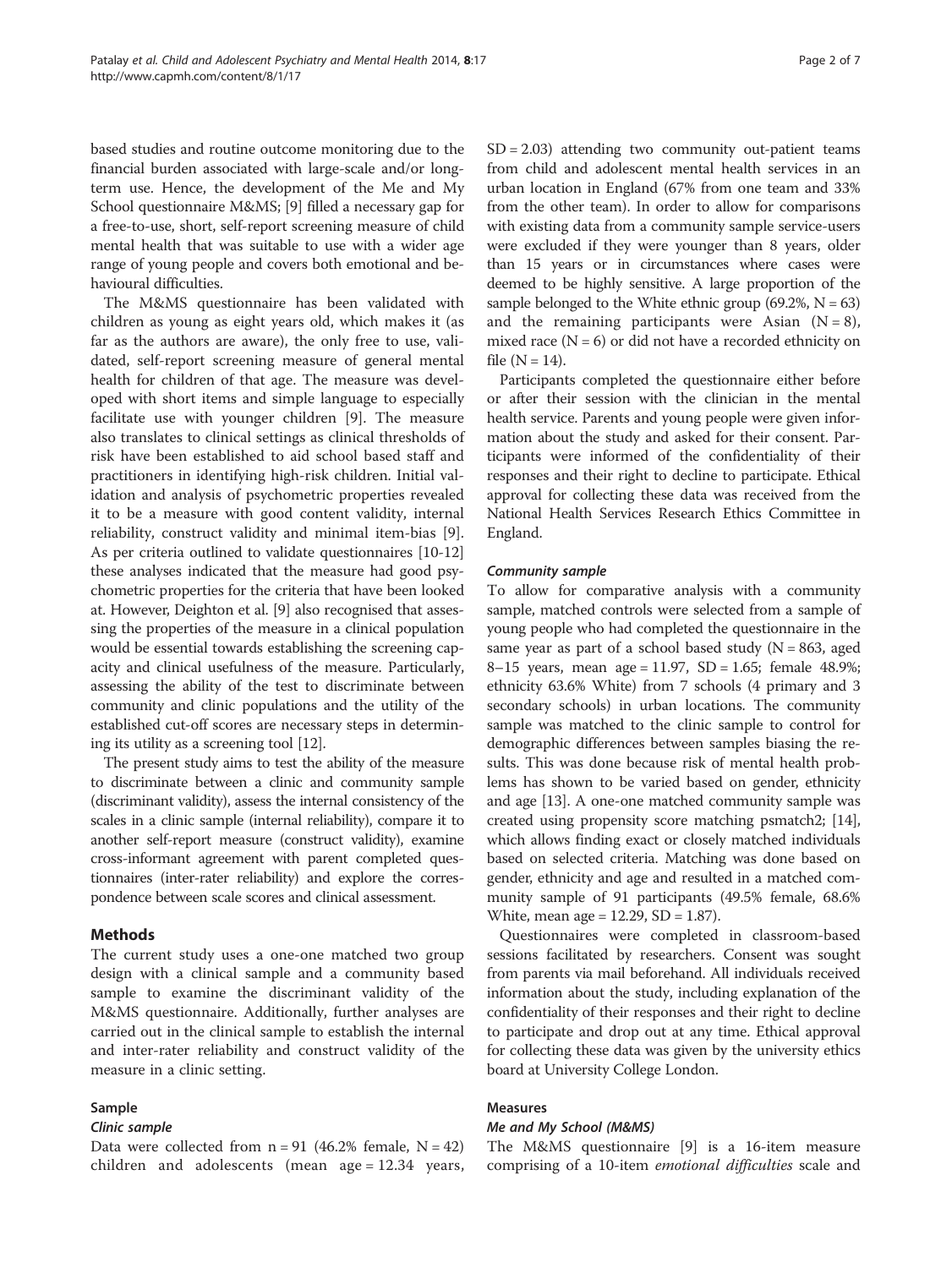a 6-item behavioural difficulties scale. Items in the emotional difficulties scale include 'I feel lonely' and 'I worry a lot'; items in the behavioural difficulties scale include 'I lose my temper' and 'I break things on purpose'. Participants respond to each item by selecting one of three options: Never, Sometimes, Always. Total scale scores are created by summing the item scores which results in a possible range of scores of 0–20 for the emotional and 0–12 for the behavioural difficulties scales, a higher score indicating more problems. In case of missing items person-mean (prorated) imputation was conducted for up to a third of items in the scales. During the validation of the measure cut-off scores with clinical significance were established resulting in a score of 10 and above indicating problems on the emotional difficulties scale  $(10-11)$  borderline,  $12 +$  clinical) and 6 and above indicating behavioural problems on the behavioural difficulties scale (6 borderline, 7+ clinical). The original measure was developed as an online questionnaire but a paper-based version has since been developed and validated [\[15\]](#page-5-0) which was used in the present study.

#### Strengths and Difficulties Questionnaire (SDQ) self-report

The SDQ self-report [[16\]](#page-5-0) is a self-report measure of mental health suitable for children older than 11 years. The measure consists of five five-item scales: emotional symptoms, conduct problems, hyperactivity, peer problems and prosocial. The first four scales also sum to give a total difficulties score. Items in this measure are generally longer and more complex than the items in the M&MS (e.gs I am nervous in new situations. I easily lose confidence [or] I fight a lot. I can make other people do what I want) to which participants respond on a 3-point scale (not true, somewhat true, certainly true). This questionnaire was completed by the 56 participants (57% female) in the clinic sample who were old enough  $(N = 56, 11 + \text{ years}; \text{ mean age} = 13.46, SD = 1.29).$ 

# Parent SDQ

Accompanying parents or carers were also asked to complete the parent version of the SDQ which like the self-report version is a 25 item measure with five scales [[17\]](#page-5-0). The items in the parent version correspond closely to the items in the self-report version except being in third person form (e.g. Has at least one good friend). 92% ( $N = 84$ ) of accompanying parents/carers completed the questionnaire (58.3% mothers, 10.7% fathers, 3.6% other and 28% not known).

#### Clinical assessment

Clinical assessments were made according to ICD-10 diagnosis or ICD-10 Z-code which represent factors influencing health status and service use (e.g. removal from home, emotional neglect, disability). For individuals with no diagnoses, under assessment or a Z-code, presenting problems were recorded.  $54\%$  (N = 49) had a clinical diagnosis,  $35\%$  (N = 32) had presenting problems,  $33\%$  $(N = 30)$  had a Z-code and 7.7%  $(N = 7)$  had no recorded diagnosis, z-code or presenting problems.

Two child clinical psychologists then independently classified the diagnoses and presenting problems into groupings based on their clinical expertise and experience. The groupings used were emotional, behavioural, emotional and behavioural and other. This was then collated which resulted in a complete agreement in coding for 82% of the items and any disagreements between the two coding clinicians were resolved in a discussion to ensure there was a clear classifying system. Based on this classifying system, for example, depression and anxiety were classified as emotional and learning disorders, hyperactivity, autism, and tourette's were in the Other category. These groupings were then applied to assign participants' diagnoses (and in the absence of a diagnosis, their presenting problems) to these groups. This resulted in 34 individuals with emotional, 7 individuals with behavioural, 13 individuals with co-morbid emotional and behavioural and 25 individuals in the *other* clinical assessment grouping.

# Analysis

Analyses were carried out in four stages to specifically look at different psychometric properties of this measure. In the first stage, internal consistencies were computed to assess reliability of the scale in the clinic setting. In stage two the ability of the M&MS to discriminate between clinical and community samples was assessed using mean comparisons, receiver operating curves (ROC) and comparing proportions above the scales' clinical thresholds. In the third stage correlations between the M&MS and Parent SDQ and SDQ self-report were explored to assess inter-rater reliability and construct validity. Lastly, the predictive validity of the emotional difficulties and behavioural difficulties scales was examined using clinical assessment.

# Results

#### Internal reliability

Cronbach's alpha for the two sub-scales in the clinical sample were good: emotional difficulties,  $\alpha$  = .84, behavioural difficulties, α = .82. The reliabilities in the community sample were slightly lower: emotional difficulties,  $\alpha$  = .77, behavioural difficulties,  $\alpha$  = .77, which is similar to the internal reliabilities obtained in the community sample in the initial validation [\[9](#page-5-0)]. Comparatively, in the clinic sample, the internal reliabilities were slightly lower for both the self-report SDQ (emotional symptoms,  $\alpha = .83$ , conduct problems,  $\alpha = .75$ ) and parent completed SDQ (emotional symptoms,  $\alpha$  = .80, conduct problems,  $\alpha$  = .76).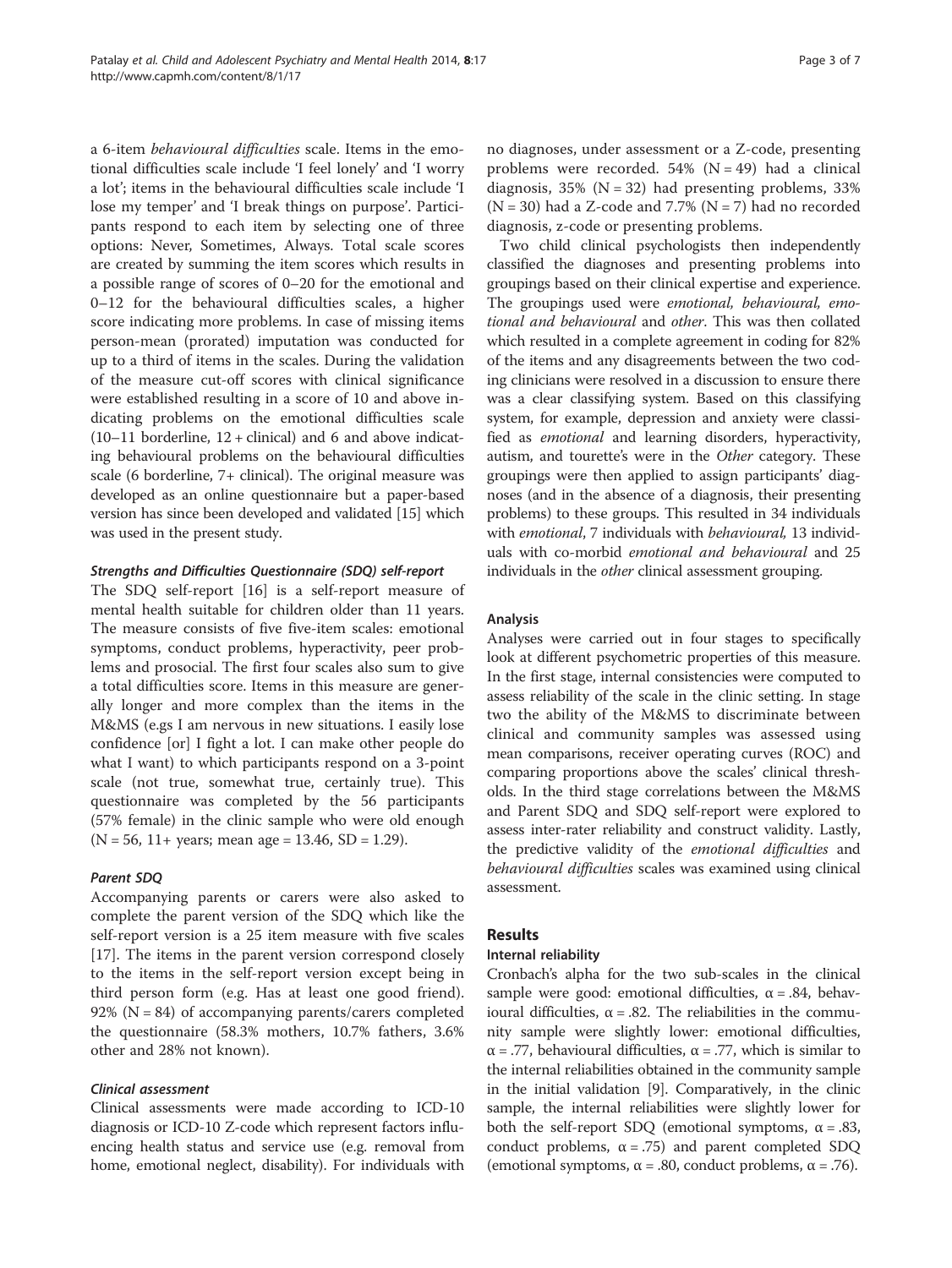#### Discriminating between clinic and community samples

As can be seen in Table 1 mean scores on both the scales were significantly higher in the clinic sample when compared to the community sample. For the emotional difficulties scale, on average there was a difference of more than 4-points on the scale (t  $(167.49) = -7.87$ , p < 0.001,) and for the behavioural difficulties scale an average difference of 2.7 points on the scale (t  $(166.95) = -7.58$ ,  $p < 0.001$ .).

To estimate the ability of the measure to discriminate between the community and clinical sample ROC analysis was conducted for both scales. ROC curves are based on statistical decision theory and demonstrate the ability of a test to discriminate between alternative states of health [[18](#page-5-0)], in this case mental health. The main statistic, the area under the curve (AUC), represents the probability that the measure will discriminate a positive (clinical/high-risk) case from a negative (community/ low-risk) case. The AUC statistic for the *emotional diffi*culties scale was .79 ( $SE = .03$ ) and for the *behavioural* difficulties scale was  $.78$  (SE = .03).

In terms of participants having scores higher than the threshold score for problems, on the emotional difficulties scale 40% of the clinic sample scored above the threshold whereas 8.8% of the community sample scored above threshold (Odds Ratio  $[OR] = 6.92$ , 95% CI = 2.99-16.01). On the behavioural difficulties scale 41% of the clinical sample had above threshold scores as compared to 6.6% of the community sample  $(OR = 9.71,$ 95% CI = 3.84-24.54). Overall, 58% of the clinic sample and 12% of the community sample had an above threshold score in either scale which represents overall sensitivity of the measure to individuals with risk (OR = 10.14, 95%  $CI = 4.77 - 21.59$ .

# Correlations with parent SDQ and SDQ self-report

Table 2 presents the correlations between the emotional and behavioural scales of the M&MS, Parent SDQ and SDQ self-report. The correlations between the corresponding scales of the parent SDQ and the M&MS were both 0.30 and significant at p < 0.001.

In terms of correlation with the self-report version of the SDQ, completed by only 11+ year old participants, the

Table 1 Comparisons between the clinic and community samples for the emotional and behavioural difficulties scales

| Scale                              | Sample    | Mean (SD)  | Mean<br>comparisons | Area under the<br>curve (95% CI) |
|------------------------------------|-----------|------------|---------------------|----------------------------------|
| Fmotional<br>difficulties          | Clinic    | 8.65(4.06) | $t = -7.87***$      | $.79$ $(.73 - .86)$              |
|                                    | Community | 4.40(3.14) | $d = 1.17$          |                                  |
| <b>Behavioural</b><br>difficulties | Clinic    | 5.13(2.74) | $t = -7.58***$      | $.78$ $(.71 - .84)$              |
|                                    | Community | 2.42(2.05) | $d = 1.12$          |                                  |

Note. \*\*\*p < .001.

Table 2 Correlations between M&MS, parent SDQ and SDQ self-report

| Variable                                        | 1.       | 2.      | 3.          | 4.       | 5.    |
|-------------------------------------------------|----------|---------|-------------|----------|-------|
| 1. M&MS emotional difficulties                  |          |         |             |          |       |
| 2. M&MS behavioural difficulties                | .12      |         |             |          |       |
| 3. Parent SDQ emotional symptoms                | $.30**$  |         |             |          |       |
| 4. Parent SDQ conduct problems                  | $-27*$   | $30**$  | .08         |          |       |
| 5. SDQ self-report emotional<br>symptoms        | $.85***$ | $.11 -$ | $41***$ -17 |          |       |
| 6. SDQ self-report conduct problems -.07 .56*** |          |         | .01         | $.46***$ | $-18$ |

 $*p < .05$ ,  $**p < .01$ ,  $***p < .001$ . Note. Sample size for M&MS – Parent SDQ

assessments  $N = 82-83$ , M&MS - SDQ-SR  $N = 52-53$ , Parent SDQ - SDQ-SR  $N = 48$ .

corresponding emotional scales correlated highly  $(r = .85)$ , and the behaviour scales had moderately high correlations  $(r = .56)$ . The non-corresponding scales had very low correlations (.11 and -.07), which are comparable to the correlations between non-corresponding scales of the M&MS  $(r = .12)$  and SDQ-self-report  $(r = -.18)$ .

#### Sensitivity to clinical assessment

A descriptive approach was used to explore the sensitivity of the emotional difficulties and behavioural difficulties scales in relation to clinical assessment as a way of illustrating the clinical utility and interpretability of the two sub-scales. Table [3](#page-4-0) presents means and proportions above the sub-scale thresholds for each of the clinical assessment groupings (emotional, behavioural, emotional and behavioural, other), individuals assigned ICD Z-scores and individuals without diagnosis or presenting problems.

Individuals with emotional related problems had high scores on the emotional difficulties scale with more than 65% having scores above the clinical threshold. In terms of the behavioural difficulties scale there was a discrepancy between individuals assessed as having just behavioural symptoms and those with comorbid emotional and behavioural symptoms in terms of their reporting of behavioural symptoms. A much smaller proportion of those assessed as having only behavioural problems scored above the threshold on the behavioural difficulties scale (29%) in comparison to those with comorbid emotional and behavioural problems (77%).

# **Discussion**

The M&MS measure is a recently developed measure that has been widely used as part of a national evaluation of school-based mental health support in England (40,000 plus young people [\[19](#page-5-0)]). Although Deighton et al. [\[9](#page-5-0)] established the measure's properties in a community sample, additional analyses of the measure's capacity to discriminate between high-risk and low-risk samples was a necessary step to justify its use as a self-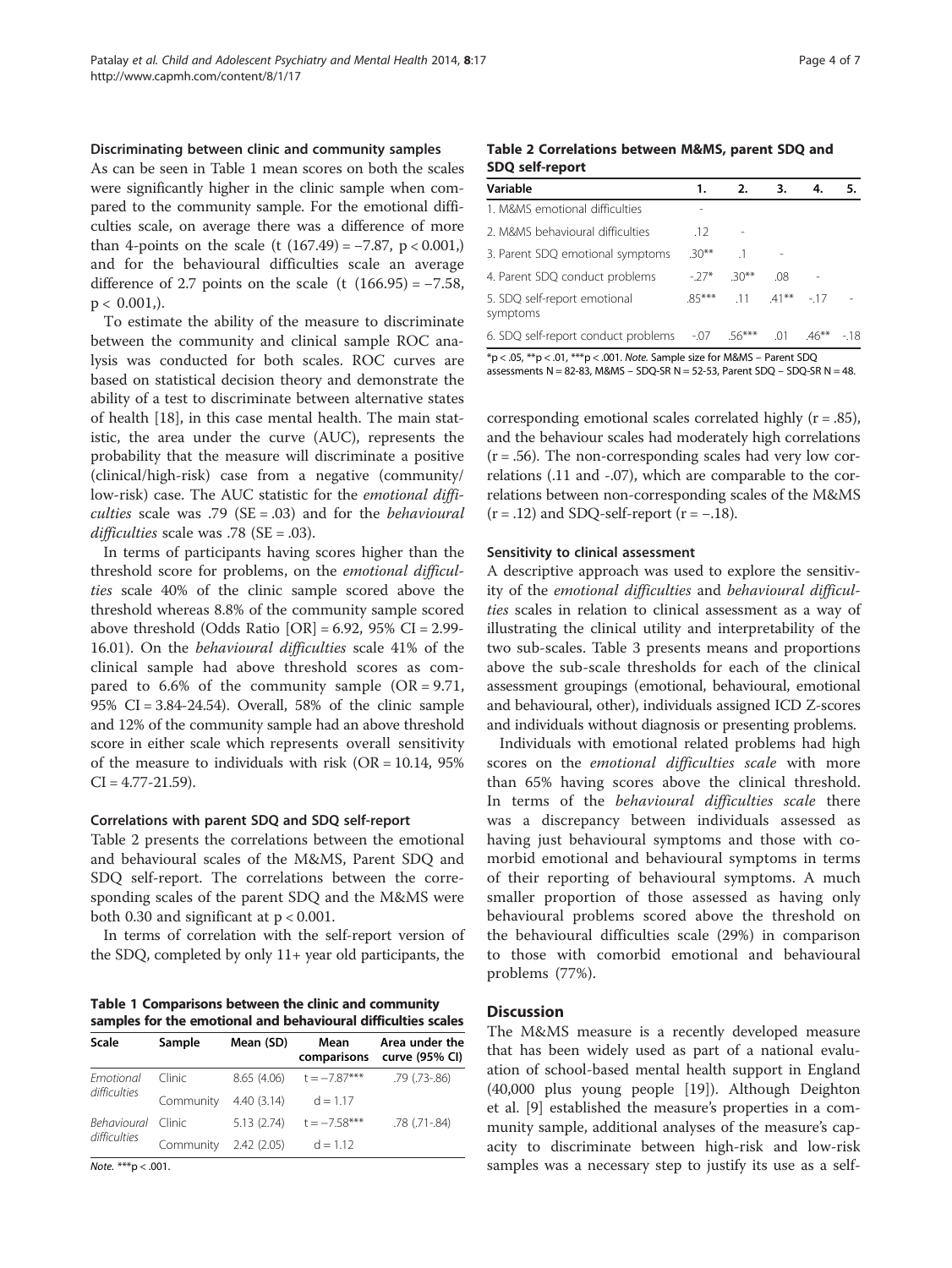| <b>Clinical assessment</b> |             | <b>Emotional difficulties scale</b> | Behavioural difficulties scale |                       |  |
|----------------------------|-------------|-------------------------------------|--------------------------------|-----------------------|--|
| grouping (N)               | Mean (SD)   | % Above threshold (N)               | Mean (SD)                      | % Above threshold (N) |  |
| Emotional (34)             | 10.76(4.13) | 65 (22)                             | 5.16(2.48)                     | 41 (14)               |  |
| Behavioural (7)            | 4.67(2.65)  | 0(0)                                | 4.57(2.23)                     | 29(2)                 |  |
| Emotional/Behavioural(13)  | 8.08 (4.95) | 31(4)                               | 7.00(2.61)                     | 77 (10)               |  |
| Other (25)                 | 7.76 (3.43) | 32(8)                               | 4.61(2.99)                     | 32(8)                 |  |
| $Z$ -code $(30)$           | 8.09(3.85)  | 37(11)                              | 4.77(2.73)                     | 43 (13)               |  |
| No Diagnoses (7)           | 7.00(2.61)  | 14(1)                               | 6.49(2.20)                     | 57(4)                 |  |

<span id="page-4-0"></span>Table 3 Emotional difficulties and behavioural difficulties scales by clinical assessment

report screening tool for mental health problems in community settings. This is especially relevant as the measure is currently being introduced as part of a UK national initiative to improve quality of psychological therapies and a programme promoting use of outcome monitoring in child and adolescent mental health services in the UK [\[20](#page-5-0)]. There is increasing emphasis on user perspective and patient-reported outcomes measures [\[21\]](#page-6-0). However, to date this has been more problematic for younger populations, with almost all data being provided by adult proxies on their behalf [\[22](#page-6-0)]. With further development, this measure has the potential to fill the gap for a free-to-use, brief, self-report measure that extends into this pre-adolescent age range in both community and clinic settings. The main benefit of examining the transferability of the measure from community to clinic settings is that it provides practitioners a simple self-report tool to help assess clinical need.

Analyses indicate that both the scales, emotional difficulties and behavioural difficulties, of the M&MS questionnaire sufficiently discriminate between a clinic (high-risk) and community (low-risk) sample. The amount of discrimination as represented by the AUC statistics (emotional difficulties = .79, behavioural difficulties = .77) are comparable to the AUC of the emotional symptoms scale (.75) and the conduct problems scale (.77) of the self-report SDQ [\[16\]](#page-5-0). In mental health in particular, very high scores for discrimination (e.g.,  $> 0.8$ ) are rare, partly because of the overlap in characteristics of community and clinical populations. Specifically, for mental health problems, being in a community sample does not indicate the absence of clinical problems and, correspondingly, a substantial proportion of young people who attend mental health services have no impairment or diagnosis [[23](#page-6-0)]. Mean differences between the clinic and community sample were statistically significant with large effect sizes  $(d > 1.1)$  with individuals in the clinic sample being 4.5 times more likely to be above the threshold indicating problems on the emotional difficulties and 6 times more likely to be above the threshold indicating problems on the *behavioural difficulties* scale. Sensitivity of the individual scales of M&MS was 40-41%, The overall sensitivity of the scales' thresholds was 58%, which is comparable to the 59% found for the SDQ [\[16](#page-5-0)]. This suggests that even though the M&MS is a brief measure with a general mental health focus it captures clinical need to a similar level as other brief measures such as the SDQ. In terms of the community sample 12% had scores above the threshold, which is lower than the 23% found by Goodman et al. [[16](#page-5-0)] for the SDQ but is more in accordance with the 9-12% expected from a normal representative population in this age range [[13](#page-5-0)[,24](#page-6-0)].

The measure has good internal reliability as indicated by the Cronbach's alphas of the two sub-scales (emotional difficulties,  $\alpha = .84$ ; behavioural difficulties,  $\alpha$ = .82). The correlations between the corresponding scales of the M&MS and self-rated SDQ were high (emotional difficulties  $r = .85$ ; behavioural difficulties,  $r = .56$ ) and compared favourably to the correlations found in community samples (emotional difficulties r = .67; behav*ioural difficulties*  $r = .7$  [\[9](#page-5-0)]) which supports the measure's construct validity in the clinic setting. Correlations between the corresponding scales of the self-reported measures and the parent SDQ were similar for M&MS with the parent SDQ (.3) and the self-report SDQ with the parent SDQ (.4). Overall the inter-rater correlations for the M&MS were in line with expected correlations between parent and child report which are generally significant but not high and were comparable to results from other measures (average  $r = .25$  $r = .25$ ) found in a meta-analysis [25].

Cross-referencing clinical assessment with the scale scores provides some evidence that both scales are responsive to clinical diagnoses as indicated by the mean scores and proportion above the clinical threshold in each diagnostic group. Given the numbers are small this could be a chance observation but the finding suggests that children with only a behavioural assessment might have more difficulties perceiving problems with their own behaviour. Alternatively the measure might not be effective at capturing self-reported difficulties in this particular sub-population. Additional research is required specifically exploring this discrepancy in self-reporting behavioural problems.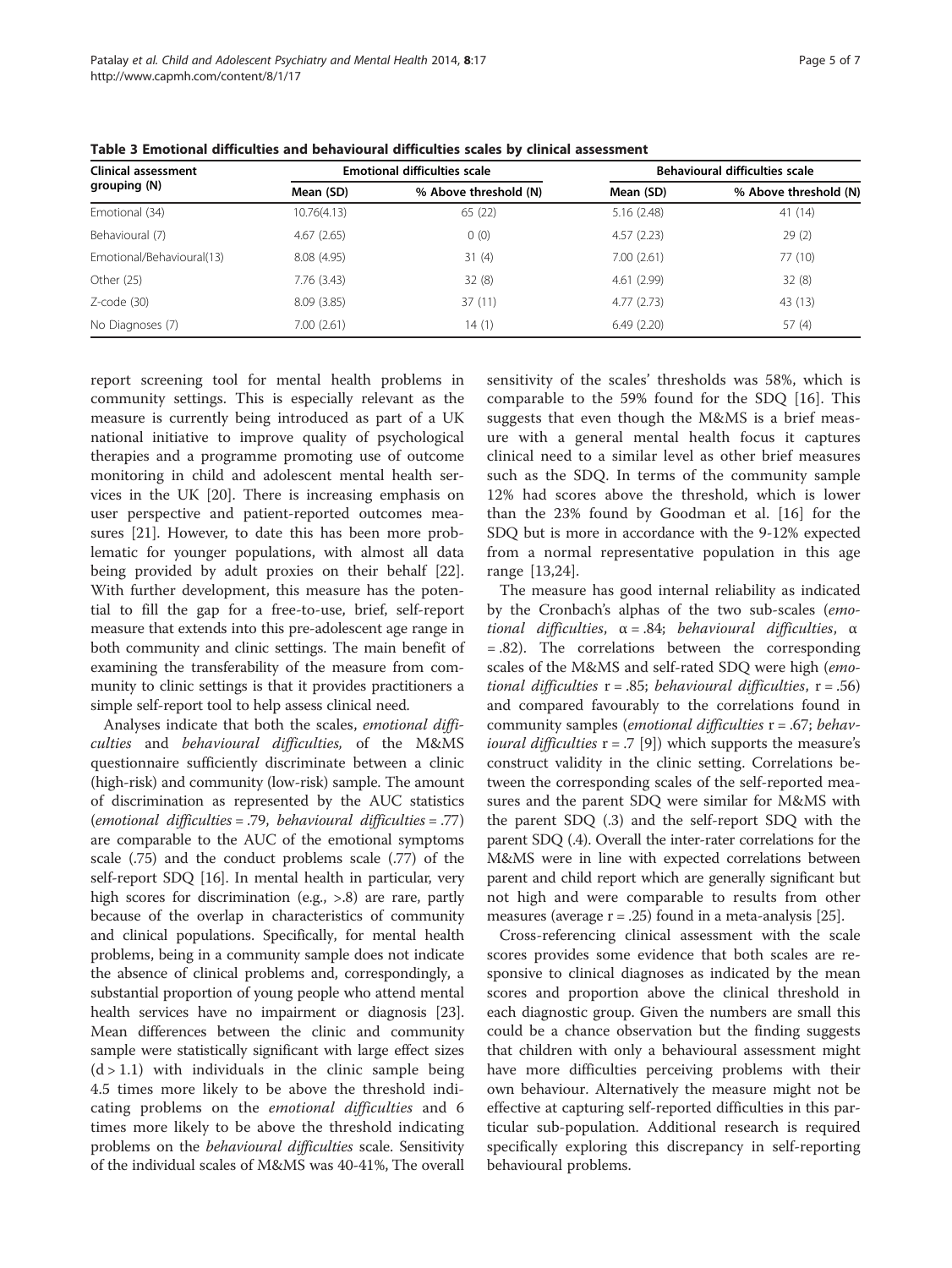<span id="page-5-0"></span>While clinical assessments provide early indication of the scales' sensitivity to case type, the small numbers identified within each diagnostic category mean that formal statistical testing could not be carried out. This is something that could be explored in further studies when the measure is used more widely with clinic samples. Of particular interest is the consideration of an amendment to the clinical thresholds of the emotional difficulties scale. In the initial validation [9], thresholds were computed using an equi-percentile approach with the SDQ in the community sample. The results of this study indicate that a lower threshold might capture clinical levels of emotional problems better. This could be compounded by the use of thresholds developed on the computer-based survey, as children have been shown to report less problems on the paper based survey of the questionnaire [15], suggesting the need for different norms and thresholds for the paper survey. Future research should explore this possibility to ensure the measure has optimum screening capability.

# Conclusion

The primary aim of the current paper was to establish the credentials of M&MS as a screening tool for use in community settings. As such, results indicate that the measure discriminates sufficiently between clinic and community samples. However, the measure requires further research regarding responsiveness to change over time.

In conclusion, the findings of this study indicate that this measure sufficiently discriminates between high-risk (clinic) and low-risk (community) samples, has good internal reliability, compares favourably with existing selfreport measures of mental health and has comparable levels of agreement between parent-report and selfreport to other measures. Alongside existing validation of the M&MS [9,15], these findings justify the measures use as a self-report screening tool for mental health problems in community settings. Hence, the measure fills the gap for a free, brief self-report measure for under 11 year olds that can be used in community settings to identify children with mental health difficulties to facilitate them receiving the right support and intervention.

#### Competing interests

The authors have no competing interests to declare with regards to this paper.

#### Authors' contributions

All authors contributed to the conception of this work, were involved in drafting and revising the content and approved it for publication.

#### Acknowledgements

We would like to thank all the children, schools and families whose participation made this study possible. We would also like to thank the members of the Me and My School project team who were involved in development of the measure and its validation.

#### Author details

<sup>1</sup>Department of Clinical, Educational and Health Psychology, University College London, Gower Street, London WC1E 6BT, UK. <sup>2</sup>Evidence Based Practice Unit (EBPU), University College London and the Anna Freud Centre, 21 Maresfield Gardens, London NW3 5SU, UK. <sup>3</sup>The Greenwood Institute of Child Health, Leicester University, Westcotes House, Westcotes Drive, Leicester LE3 0QU, UK.

#### Received: 6 March 2014 Accepted: 6 June 2014 Published: 11 June 2014

# References

- 1. Wolpert M, Aitken J, Syrad H, Munroe M, Saddington C, Trustam E, Bradley J, Nolas SM, Lavis P, Jones A: Review and Recommendations for National Policy for England for the use of Mental Health Outcome Measures With Children and Young People. London: Department for Children, Schools and Families. London: Department for Children, Schools and Families; 2008.
- 2. Verhulst FC, van der Ende J: Assessment Scales in Child and Adolescent Psychiatry. Informa UK: Abingdon; 2006.
- 3. UK Government: Children Act. Chapter 31. London: The Stationary Office; 2004.
- 4. Nations U: UN Convention on the Rights of the Child; 1989.
- 5. Kennedy I: Getting it Right for Children and Young People: Overcoming Cultural Barriers in the NHS so as to Meet Their Needs. London: Department of Health; 2010.
- 6. Sharp C, Goodyer IM, Croudace T: The Short Mood and Feelings Questionnaire (SMFQ): a unidimensional item response theory and categorical data factor analysis of self-report ratings from a community sample of 7-through 11-year-old children. J Abnorm Child Psychol 2006, 34:379–391.
- 7. Chorpita BF, Yim L, Moffitt C, Umemoto LA, Francis SE: Assessment of symptoms of DSM-IV anxiety and depression in children: a revised child anxiety and depression scale. Behav Res Ther 2000, 38:835–855.
- 8. Levitt JM, Saka N, Romanelli LH, Hoagwood K: Early identification of mental health problems in schools: the status of instrumentation. J Sch Psychol 2007, 45:163–191.
- 9. Deighton J, Tymms P, Vostanis P, Belsky J, Fonagy P, Brown A, Martin A, Patalay P, Wolpert M: The development of a school-based measure of child mental health. J Psychoeduc Assess 2013, 31:247–257.
- 10. Terwee CB, Bot SDM, de Boer MR, van der Windt DWM, Knol DL, Dekker J, Bouter LM, De Vet HCW: Quality criteria were proposed for measurement properties of health status questionnaires. J Clin Epidemiol 2007, 60:34-42.
- 11. Scientific Advisory Committee of the Medical Outcomes Trust: Assessing health status and quality of life instruments: attributes and review criteria. Qual Life Res 2002, 11:193–205.
- 12. Anastasi A, Urbina S: Psychological Testing. Upper Saddle River, N.J: Prentice Hall; 1997.
- 13. Green H, McGinnity A, Meltzer H, Ford T, Goodman R: Mental Health of Children and Young People in Great Britain, 2004. Basingstoke: Crown; 2005.
- 14. Leuven E, Sianesi B: PSMATCH2: Stata Module to Perform Full Mahalanobis and Propensity Score Matching, Common Support Graphing, and Covariate Imbalance Testing; 2003. Version revised 19 July 2012.
- 15. Patalay P, Deighton J, Fonagy P, Wolpert M: Equivalence of paper and computer survey formats of a child self-report mental health measure. Eur J Psychol Assess 2014, Advance online publication. doi:10.1027/1015- 5759/a000206.
- 16. Goodman R, Meltzer H, Bailey V: The Strengths and Difficulties Questionnaire: a pilot study on the validity of the self-report version. Eur Child Adolesc Psychiatry 1998, 7:125–130.
- 17. Goodman R: The Strengths and Difficulties Questionnaire: a research note. J Child Psychol Psychiatry 1997, 38:581-586.
- 18. Zweig MH, Campbell G: Receiver-operating characteristic (ROC) plots: a fundamental evaluation tool in clinical medicine. Clin Chem 1993, 39:561–577.
- 19. Wolpert M, Deighton J, Patalay P, Martin A, Fitzgerald-Yau N, Demir E, Fugard A, Belsky J, Fielding A, Fonagy P, Frederikson N: Me and my school: Findings from the National Evaluation of Targeted Mental Health in Schools. Department for Education: Nottingham; 2011.
- 20. Improving Access to Psychological Therapies: Children and Young People's IAPT Tracking Outcomes Resource Pack. London: Department of Health; 2012.